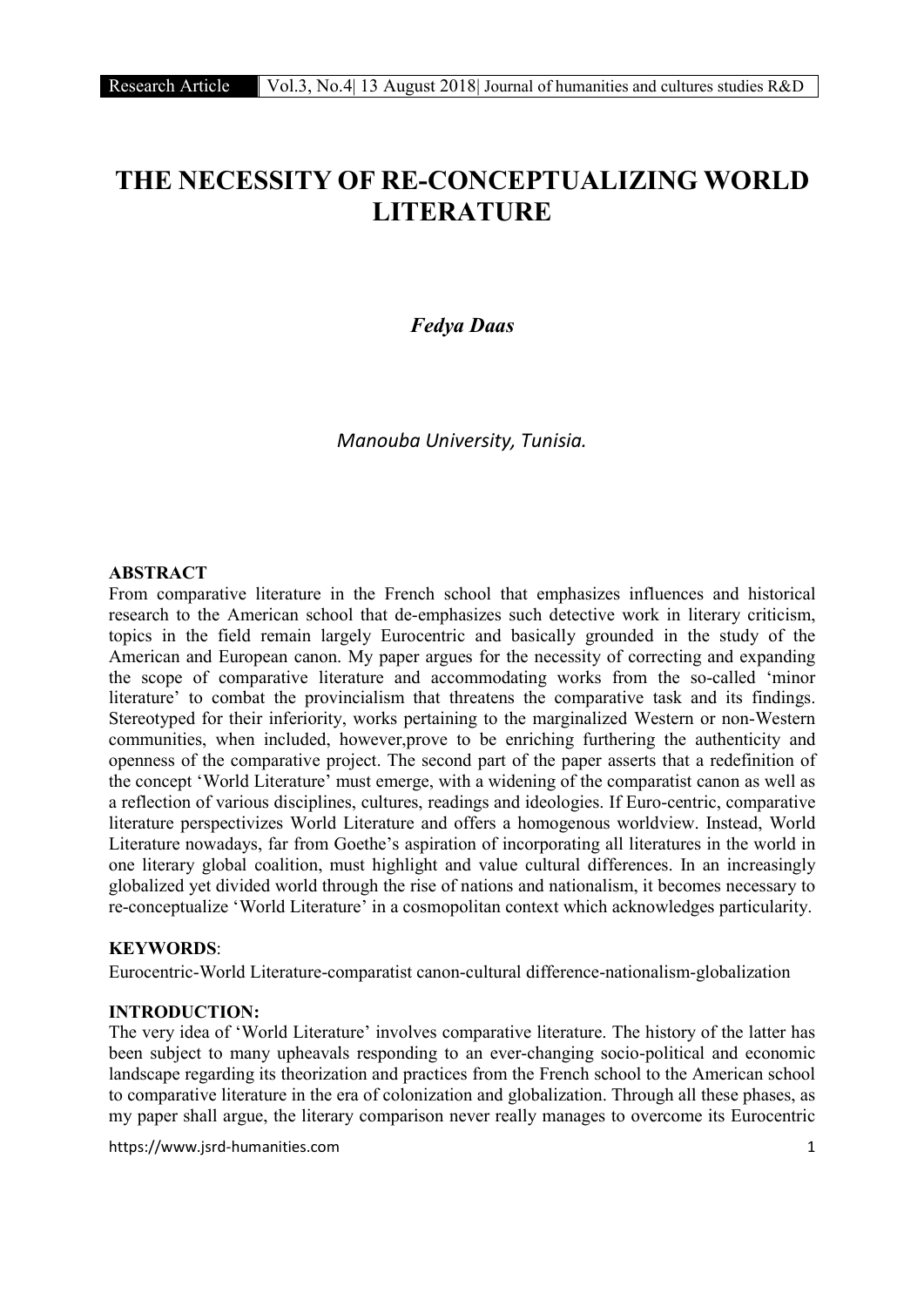character. I argue consequently for the necessity of correcting and expanding the scope of comparative literature in favour of the accommodation of works from the so-called 'minor literature' so as to combat the provincialism that threatens the comparative task and its findings. The involvement and active participation of marginalized Western or non-Western literature proves necessary to mirror a correct human image of world literature and has, therefore, to discard the Goethean concept in its aspiration of the homogenization of the worldview. It must instead highlight cultural difference as a value in a globalized world that threatens the uniqueness of the nations as well as the survival of comparative literature as a discipline.

#### THE FRENCH SCHOOL:

*La litteraturecomparée* first emerged in France around the beginning of the nineteenth century. This is not to say that there were no comparative practices before but they were random attempts that did not follow any specific methodology or rules. The French school was then the first to give shape and outline to the field. It defines comparative literature as "*a literary study that traces the mutual relations between two or more internationally and linguistically different literatures or texts*" (Enani 1995,p.201) which means that neither comparing two texts inside one national literature nor the comparison of two different literatures whose authors have no historical links can belong to comparative literature. The practice looks for evidence of 'origins' and 'influences' between works from different nations. The comparatists' task turns to be rather journalistic looking for direct influences, shared histories and personal contacts between writers. Far away from literary analyses, such detective work adds nothing to the literatures of the nation but is only feeding chauvinistic nationalism(s) that boasts off the scope of influence of one nation over the other.

It is obvious that comparative literature in this sense shows in Maher Shafiq's words "*astubborn national tendency*" (Shafiq 1983,p.208) and that the French school "*has come to an impasse*" (Enani 1995, p.210). RénéWellek famously announced "*the crisis of comparative literature*" in an essay bearing this title in 1958. He criticizes the French view of the discipline as falling into "*factualism, scientism and historical relativism*" (Wellek1963,p.293) which ignores the literariness of literature. The lack of clear methodology and terminology as well as the evasion of internal literary treatment of the texts in question joined by a chauvinistic practice that emphasizes linguistic differences and national influences as well as an inevitable Eurocentric view that deals solely with the literature of Europe precipitate the coming of the American school as a new alternative.

## THE AMERICAN SCHOOL:

This school advocates the depoliticization of comparative studieswhich means the noninvolvement of 'nationalism' and a focus on the literary analysis of the text. Henry Remak in his *Comparative Literature: its Definition and Function*states that *"comparative literature should not be regarded as a discipline on its own but rather as a connecting link between subjects or 'subject areas'. A comparison thus can be made between two different literatures and between literature and other fields of cognition (music, painting, sculpture, architecture, philosophy, sociology, psychology, religion, chemistry, mathematics, physics, etc*" (Remak 1961, p.3). In this sense, the American perspective is actually interdisciplinary. Therefore, it acknowledges the debt of other disciplines and other texts to a specific text eliminating ideas of chauvinistic nationalism that studies literature according to linguistic and political boundaries. "*The American perspectiveof comparative literature*", Bassnett concludes, "*wasbased from the start on ideasof*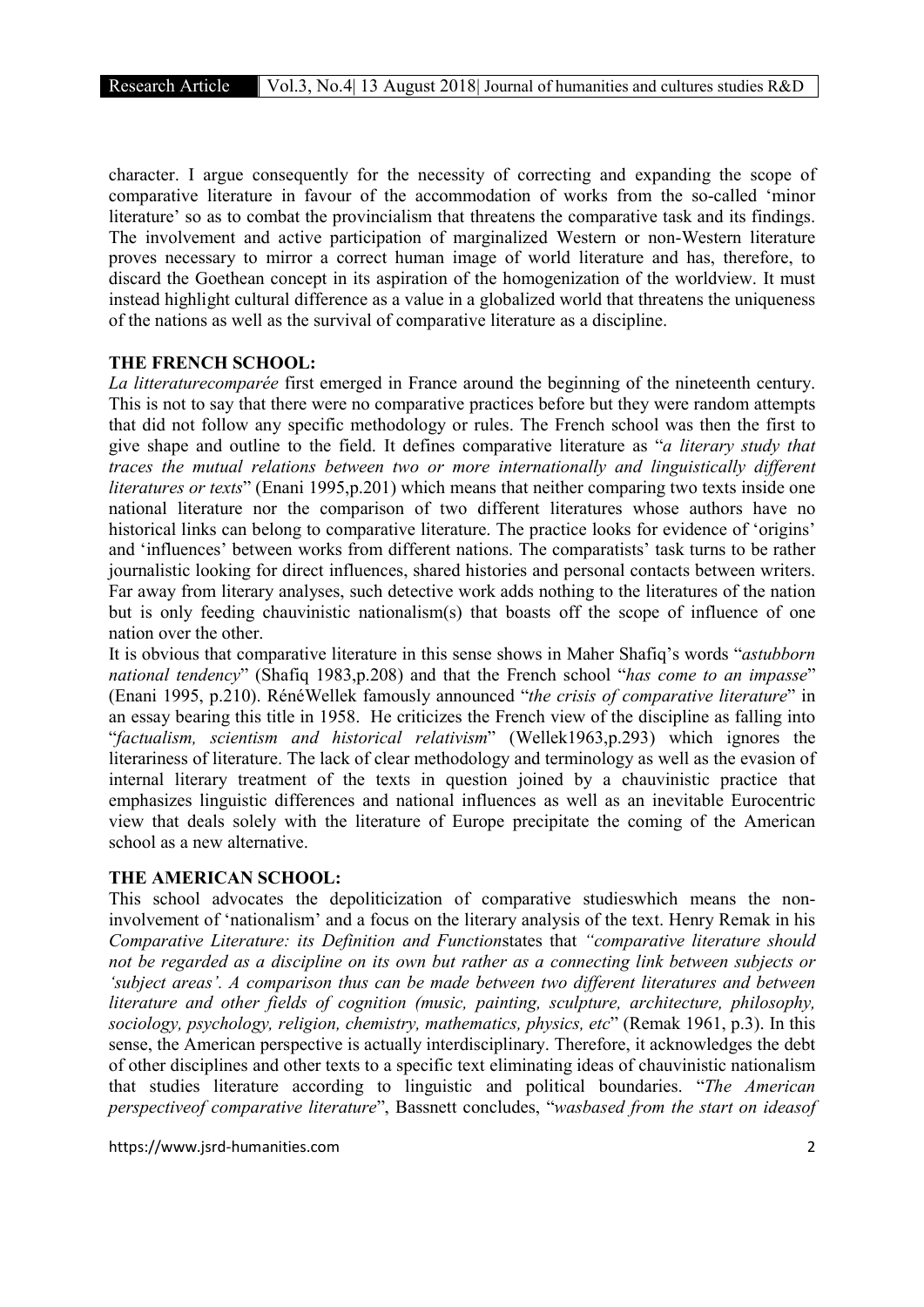*interdisciplinarity and universalism*" (Bassnett1993,p.33). This universalism is to be understood away from the influences between international literatures and at the heart of humanity's common achievements.

New fields of study are,in fact, created and the most notorious of which is intertextuality. The concept refutes notions of influence and origins and reveals an inter-connectivity between texts as the term itself suggests. Kristeva who coined the concept sees the "*literary word*" as "*an intersection of textual surfaces rather than a point (a fixed meaning), as a dialogue among several writings: that of the writer, the addressee (or the character), and the contemporary or earlier cultural context*"(Kristeva 1980,p.65). Already the word 'dialogue' undermines the centrality or the superiority of one nation/text over the other. It refers to a mutual participation in the textual production. Kristeva actually elaborates on Bakhtin's dialogism and the doublevoiced nature of the literary word by explaining intertextuality as follows:

*"Horizontal axis (subject-addressee) and vertical axis (text-context) coincide, bringing to light an important fact: each word (text) is an intersection of word (texts) where at least one other word (text) can be read. In Bakhtin's work, these two axes, which he calls 'dialogue' and 'ambivalence', are not clearly distinguished. Yet, what appears as a lack of rigour is in fact an insight first introduced into literary theory by Bakhtin: any text is constructed as a mosaic of quotations; any text is the absorption and transformation of another. The notion of intertextuality replaces that of intersubjectivity, and poetic language is read at least double.*" (Kristeva 1980, p.66)

This pluralistic nature of the poetic language or what Bakhtin terms *polyphony* disrupts and resists monologism.Fearing the reduction of intertextuality to source-study again, Kristeva opts for a new term instead which is *transposition* where the original voices disappear in favour of a new voicewhich nonetheless bearstraces of the old ones.She explains in *Revolution in Poetic Language* that "*transposition plays an essential role here in as much as it implies the abandonment of a former sign system, the passage to a second via an instinctual intermediary common to the two systems, and the articulation of the new system with its new representability*" (Kristeva 1984,p.60). No literature then can claim originality since all productions refer to a subtext, an 'otherness' altered to form a new text. This altering takes the form of exchange, permutations, rearrangements and repositioning that suit different representational purposes. Not only is the word subject to transposition but also the speaking subject forms part of the transpositional practice. "*The subject which speaks in a text*", Graham Allen writes, *" is constructed in and by the specific transposition of signifying systems which make up the text... the subject position which any speaker or writer takes up is largely dependent upon the context in which that subject speaks or writes*"(Allen 2000, p.54-5). This means that the subject cannot be determined solely by its national affiliations but by multiple contexts.

Despite all her theories emphasizing the hybridity of texts revealing their artistic integrity and aesthetic interrelatedness, Kristeva's Eurocentrism is obvious. She relies in her theoretical work on Marxist, Freudian and structuralist sign systems. And while the comparatist task relatively improves to be not only literary but also dynamic focusing on the intersection of multiple references and contexts that shape our interpretation of a specific production, it nonetheless keeps using European theories that again and again discloses a prejudice against the non-Western nations.

## WORLD LITERATURE AS "*THE CRACKED-LOOKING GLASS*":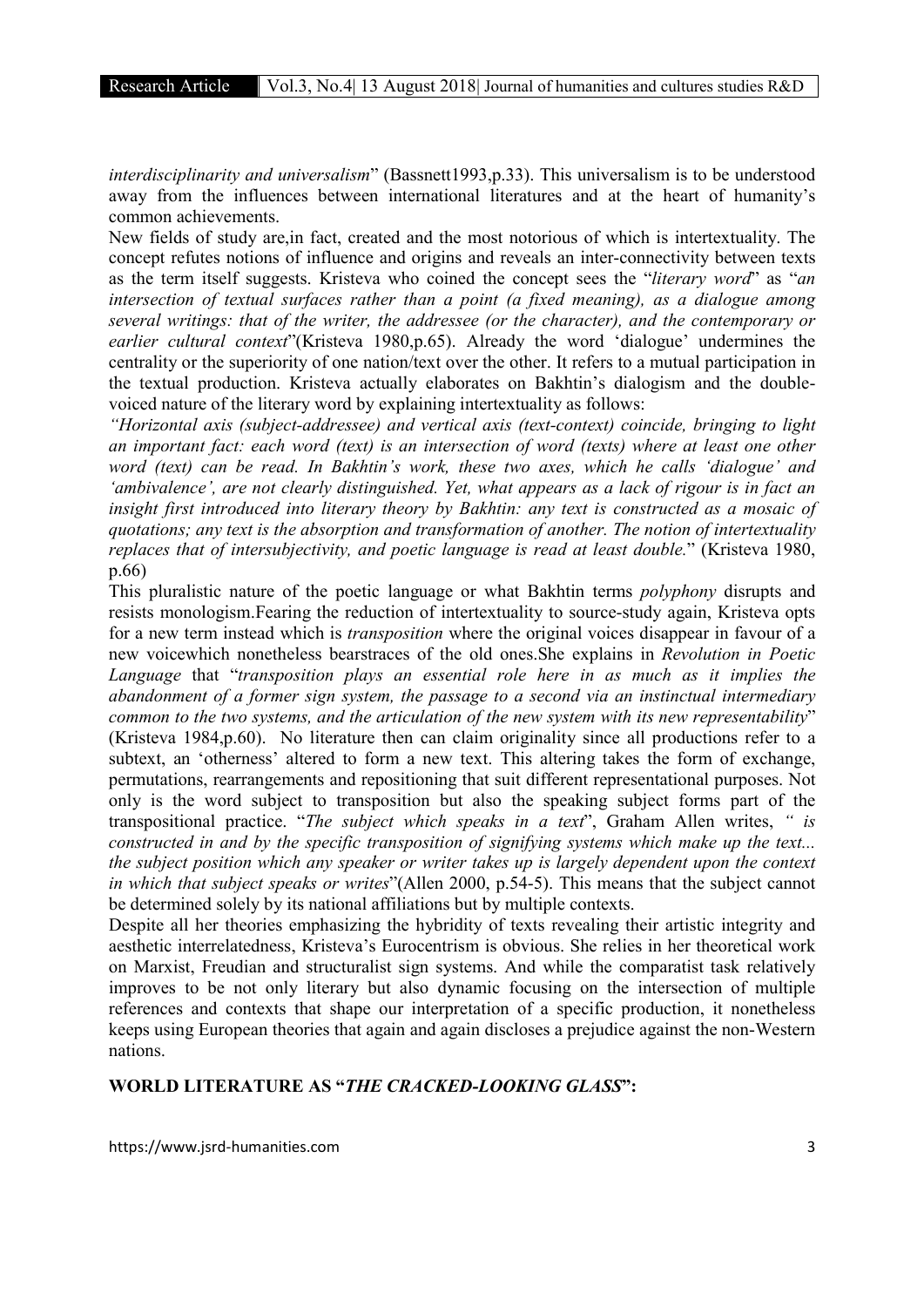The term 'World Literature' was first coined by the German writer Johann Wolfgang von Goethe to designate the dissemination of literatures around the world due to "*the ever-increasing rapidity of human interaction*" via "*vastly facilitated communications*" and the"*constantly spreading activities of trade and commerce*" (Birus 2000, p.2-3). Goethe envisions a "*universal world literature*" and acknowledgesthat "*art belongs to the whole world and can only be promoted by a free and general interaction among contemporaries*" (Birus 2000,p.3). He even famously announces in a conversation with Johann Peter Eckermann that "*national literature does not mean much at present, it is time for an era of world literature, and everybody must endeavor to accelerate this epoch*" (Birus 2000,p.5). This world literature will pay unexpected dividends as "*we are now*", says Goethe, "*with close contact between the French, the English and the Germans, beginning to correct each other*" (Birus 2000, p.5). Moreover, "*the disagreements that prevail within one nation",* Goethe believes, *"are smoothed out by the views and judgement of the others*"(Birus 2000, p.5). Comparing oneself to the other is very fertile and this by no means obliges nations "*to think in union*", Goethe emphasizes, "*rather, they should becomeaware of and understand each other, and if love proves impossible, they should at least learn to tolerate one another*" (Birus 2000, p.5

). However, unfortunately, by this tolerance Goethe refers only to European nations equating humanity with Europeans by stressing: "*European, i.e., world literature*" (Birus 2000,p.2).

For all his cosmopolitan aspirations, Goethe is essentially Eurocentric and reduces the whole world into Europe. This Eurocentrism, consequently, perspectivizes World Literature by offering a homogenous worldview that will accelerate the "*death of the discipline*", to use Spivak's words. I shall borrow James Joyce's metaphor of "*the cracked looking-glass*" (Joyce2010, p.6) to describe the Eurocentric perspective of World Literature.The metaphor is used by Stephen, the protagonist of James Joyce 's *Portrait of the Artist as a Young Man*and*Ulysses*, where he describes a naively pure and essentialist form of Irish art that, because of its emphasis on nativism was cut off from the world's modernity. It actually translates Joyce's dissatisfaction with the already prevailing models of Irish literary identity and justifies his continual experimentation and search for an appropriate reformulation of Irish identity and literature. I see it fit to deploy the image of the cracked looking-glass for World Literature that naïvely believes in a European purity or likes to believe so in a colonial and postcolonial era where the colonizer and the colonized mutually affect each other. It is equally naïve to believe in this purityin a globalized era when translations of different literatures are available facilitating the access of Europeans to non-Western materials added to the multiple migrations that have taken place and the open markets between different nations. The intentional indifference to other nations tends to produce reductive conclusions that cut Europe and America from the world's reality. The metaphor proves appropriate I think in these two instances where in the first, World Literature in its Eurocentric form does not only neglect what the Europeans consider as 'other' but also distorts and misrepresents the colonized. In the second instance, globalization proves as ideologically defective as colonization itself.

#### WORLD LITERATURE AND COLONIALISM:

Imperialism tries to justify its logic and consequently needs convincing arguments for territorial expansion. Since Western countries colonized non-Western ones, a stereotyping of the second from the part of the first emerged or what Edward Said calls "*Orientalizing theOrient*". In his book *Orientalism*, Said argues that the Oriental is a Western construction. In fact, there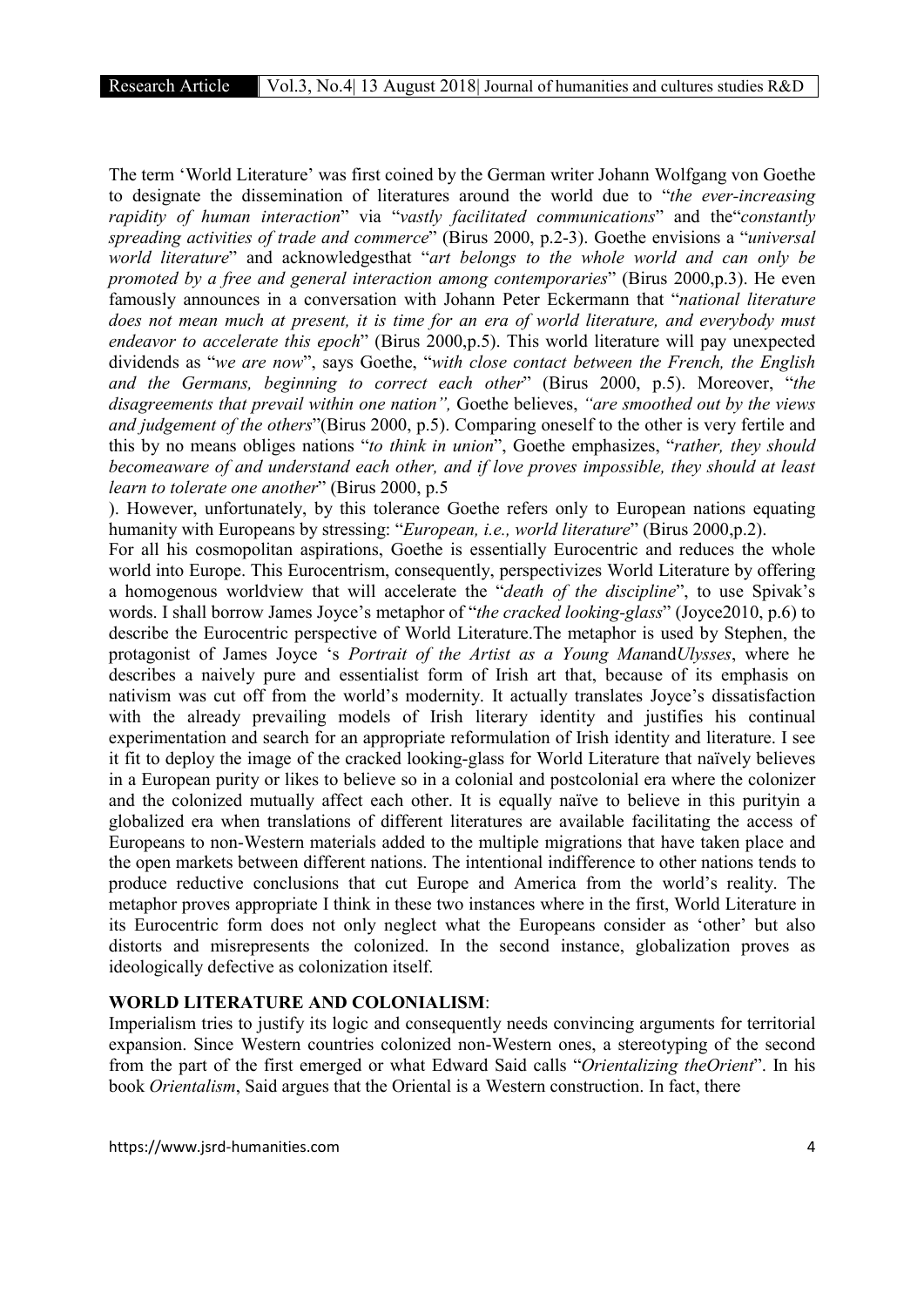*"was a growing systematic knowledge in Europe about the Orient, knowledge reinforced by the colonial encounter as well as by the widespread interest in the alien and unusual, exploited by the developing sciences of ethnology, comparative anatomy, philology, and history; furthermore, to this systematic knowledge was added a sizable body of literature produced by novelists, poets, translators, and gifted travelers. The other feature of Oriental-European relations was that Europe was always in a position of strength, not to say domination...Many terms were used to express the relation...The Oriental is irrational, depraved (fallen), childlike, 'different'; thus the European is rational, virtuous, mature, 'normal'*"(Said [1978] 2003, p. 39-40)

Such a depraved and irrational population can only produce depraved and irrational literature that ought to be studied only as "*alien*" and exotic not as human. Therefore, naturally it can never be a part of a human World Literature. Of course, this misrepresentation is intentional and also explicable. Fearing the cultural and religious intervention of Arabs or the Orient, the Occident chooses to ignore their literature and their achievements on the premises stated above. This ignorance cannot amount to a complete indifference because other cultures can be a menace to the culture of Europe as Europeans know very well. A new mode of perception appears: "*Onetends to stop judging things either as completely novel or as completely well known; a new median category emerges, a category that allows one to see new things, things seen for the first time, as versions of a previously known thing. In essence such a category is not so much a way of receiving new information as it is a method of controlling what seems to be a threat to some established view of things*"(Said [1978] 2003, p.58-9). Said cites the example of Islam whose very appearance, not to say expansion,threatened Christianity and "*was a lastingtrauma*" (Said [1978] 2003, p. 59) for Europe. That is why "*Islam is judged to be a fraudulent new version of some previous experience, in thiscase Christianity*" and it comes "*to symbolize terror, devastation, the demonic, hordes of hated barbarians*" (Said [1978] 2003, p.59). It is not what Islam really is that matters, it is how Islam must be known and offered to Western people that counts. Likewise, the Orientalist's "*subject is not so much the East itself as the East made known, and therefore less fearsome, to the Western reading public*" (Said [1978] 2003, p.60).Thus instead of allowing a natural representation of the non-Western in World Literature, there is a deliberate distortion based mainly on binary oppositions in order to neglect or displace the genius of the 'other'. Accordingly, if the 'other' is distorted in order to be expelled from humanity, his literature will be discarded as well.

This is, in fact, akin to Matthew Arnold's view of Celtic literature.According to him, it is too sentimentalto be as great as English literature because of the Celts' readiness "*to reactagainst the despotism of fact*".This of course, he continues, has "*its dangers and...itshabitual want of success*"(Arnold 1867, p.102). Despite "*perception and warm emotion*", the Celt "*even in spiritual creation...has never...succeeded perfectly*". Unlike the Greek who "*has the same perspective,emotional temperament as the Celt*", the latter "*has accomplished nothing*" because he does not add a sense of "*measure*"(Arnold 1867, p.102-3). He concludes in his fourth chapter of this study that the Celt's "*rebellion against fact has thus lamed the Celt...in spiritual work [and] in the world of business and politics*"(Arnold 1867, p.105). His whole study, which tries to objectify its findings, discloses nonetheless an imperialistic project of homogenization with one single language that is English. He calls: "*for all serious purposes in modern literature (and trifling purposes in it who would care to encourage?) the language of a Welshman is and must be English... For all modern purposes, I repeat, let us all as soon as possible be one people; let the Welshman speak English, and, if he is an author, let him write English*" (Arnold 1867,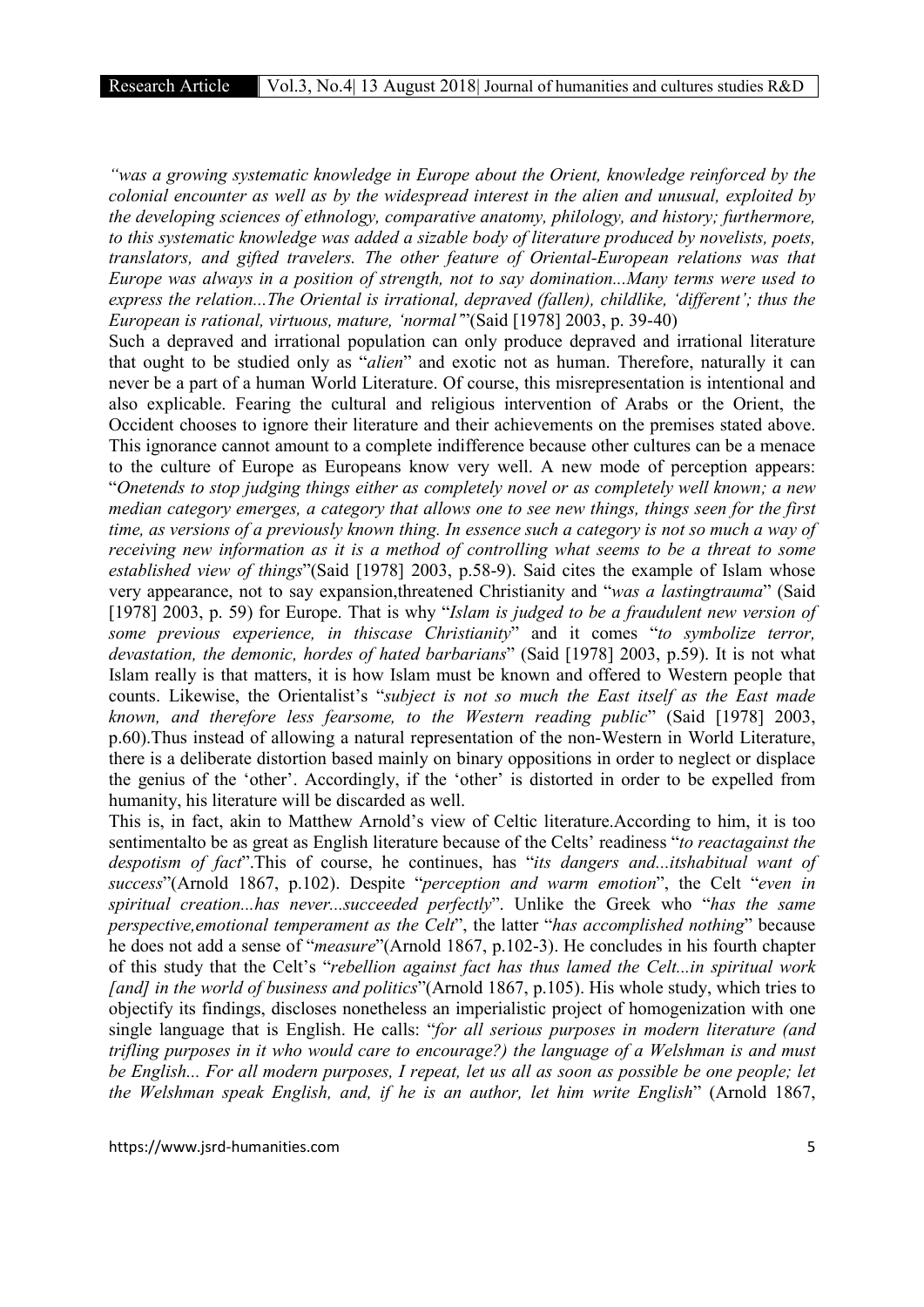p.13).If English is the language of modernity and success, the mother tongue of the Welsh is the language of backwardness and failure. Thus, it must be erased.

Erasing the language of the natives is part of every imperialistic project and is generally justified by a construction of the native as a barbarous 'other' in opposition to the civilizedself and hence colonialism takes on humanitarian connotations. In the process of homogenization, it is true that the native becomes subject to different metamorphoses but what goes unnoticed is that the colonizer is also affected by the contact with the natives. "*The cultural horizons of nationalism may be fatally limitedby the common history it presumes of the colonizer and colonized. Imperialism after all was a cooperative venture... Both the master and the slave participate in it, and both grew up in it, albeit unequally*" (Said 1993, p.223). Therefore, in an era of colonization or postcolonization it is vain to claim any European purity, and for European literature itself, it is essential to measure the degree of other nations in its genesis to get an authentic image of itself. In a similar vein, postcolonial literature, although suffering from a linguistic homogenization and common experiences with the colonizer, cannot be amalgamated into or completely assimilated to the body of colonial literature. What W.B Yeats writes in English is still Irish and what Algerians write in French is also Arabic in spirit and so on. There is a fatal cross-fertilization between nations that cannot continue to be overlooked, discarded or neglected today. Bassnett, in her article *Reflections on Comparative Literature in the Twenty-First Century*, formulates the idea as follows:

*"Crucial here is the idea of polyphony or plurivocality, as opposed to an earlier model, promoted by the colonial powers, of univocality. Other voices can now be heard, rather than one single dominant voice. Plurivocality is at the heart of post-colonial thinking*"(Bassnett 2006,p.4). Postcolonial literature with its resistance themes and uniqueness must be presented or I would rather say must participate in World Literature today as the reflection of both Europeans and non-Europeans and as a mirror of a very important period in history without which a flawed representation of the history of humanity will be provided, a flawed reflection indeed from a cracked looking-glass.

#### WORLD LITERATURE, MULTICULTURALISM AND GLOBALIZATION:

During the 90's, a phenomenon of multiculturalism has emerged due to the modern technological means and their role in facilitating the dissemination of information across the nations and the migration movements that led to various racial encounters. This actually helps the West be open to other cultures. While the concept of multiculturalism is controversial, there is a general consensus that it refers to the coexistence of multiple cultural traditions within one country. As such, it looks like a celebration of human diversity that promotes tolerance to cultural, religious, ethnic and linguistic groups. Indeed, the magazine of BBC News quotes Lord Sacks, Chief Rabbi of the United Hebrew Congregations of the Commonwealth when he asserts that "*multiculturalism was intended to create a more tolerant society, one in which everyone, regardless of colour, creed or culture, felt at home*" yet its true message is that, he adds, "*there is noneed to integrate*"(2011). The same source evokes the British prime minister DavidCameron's proclamation that "*the doctrine of state multiculturalism encouraged different cultures to live separate lives, apart from each other and apart from the mainstream*" and thus it "*has failed*" to build a strong British national identity. In a similar vein, the magazine of BBC Newscites also Melanie Phillips who argues that multiculturalism is "*a form of reverse-racism and 'sickeningly hypocritical'*"(2011). This hypocrisy takes shape in the Salad Bowl or the Cultural Mosaic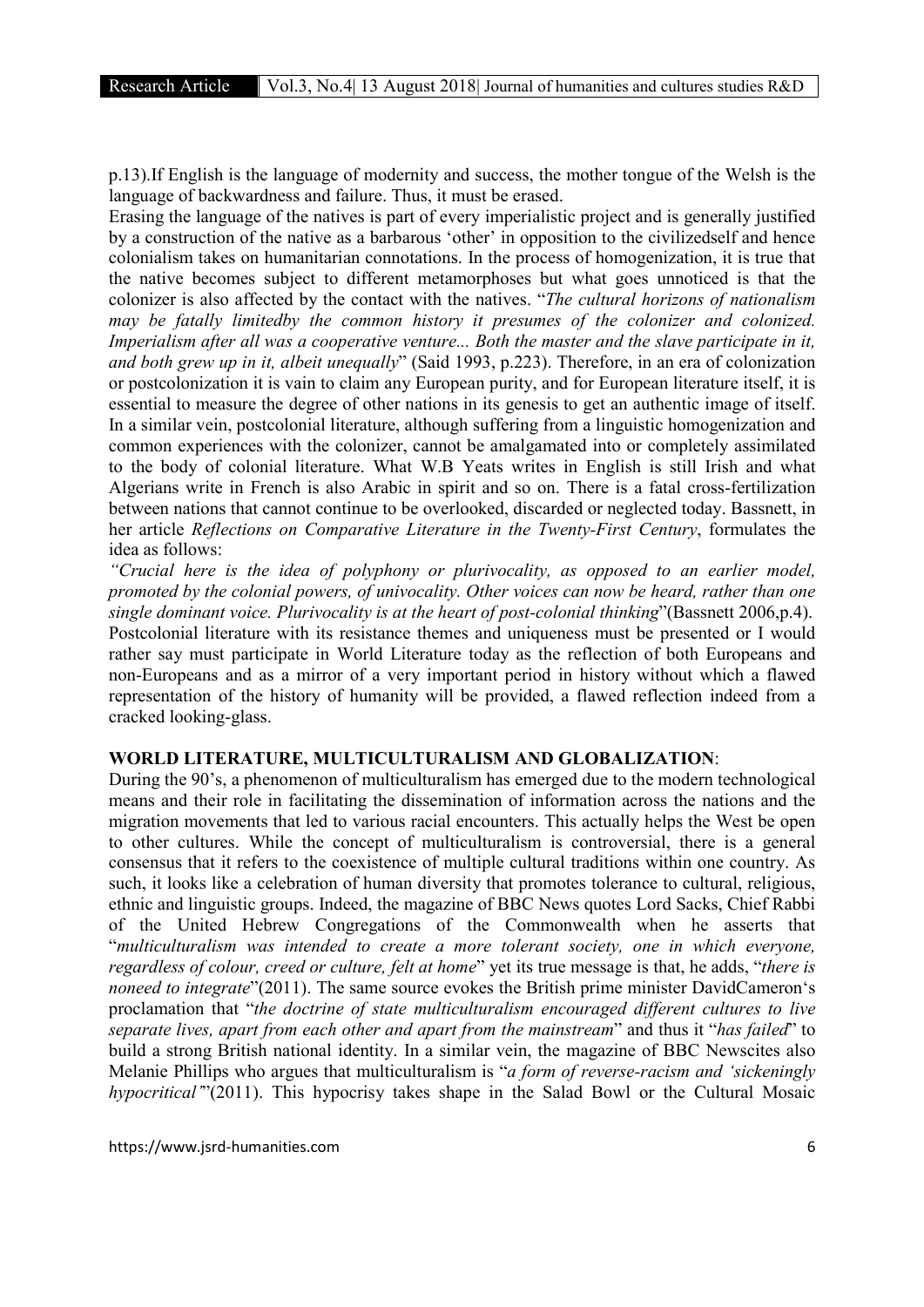metaphor that juxtaposes different cultures but does not allow them to merge into one single culture.

This juxtaposition, whether absent or present, is in itself problematic. Interestingly enough, what started in the era of colonization and was thought to be over in the era of globalization with its promises of internationalism and multiculturalism is reproduced over and over in different moulds and ideological guises. In fact, in his article *World Literature in the Age of Globalization: Reflections on an Antholog*y, Wail S.Hassan; an Assistant Professor of English at Western Illinois University;argues that *The Norton Anthology ofWorld Masterpieces* eight editions *"show how [their] Eurocentric definition of 'World Literature' itself has come to embody some of the most problematic aspects of multiculturalism*" (Hassan 2000, p.40). He explains later on that the Norton Anthologies "*are the most widely used textbooks in introductory and survey literature courses in American universities...edited by teams of highly distinguished scholars*" and thus they become "*the most concrete embodiment of the canon*"(Hassan 2000, p.40). What passed as canon is deeply entrenched in a Eurocentric view that is "*normalized*"(Hassan 2000, p.41). He cites the example of *The World Masterpieces Anthology* that uses "Literature of Western Culture" as its subtitle limiting the world genius to the Western genius. Another easily traceable Eurocentric practice that he remarks on is that, while in the first and second editions of the anthologies, no non-Western works are included, in the later ones a companion volume entitled *Masterpieces of theOrient* was available as a supplement to the main anthology in an abridged version of 379 pages and an enlarged version of 834 pages compared to the main 4000-page anthology containing the Western works (Hassan 2000, p.41). From a European/American perspective, the oriental masterpieces cannot be but a supplement. Hassan also questions the logic behind the anthologies opting for the standard periodization of Western literature, i.e classical, medieval, Renaissance, Enlightenment, nineteenth century and twentieth century. What corresponds to the emergence of the Arab civilization, he notes, corresponds to the European Dark Ages which attests the erroneousness of the temporal pattern adopted by the anthologies to represent World Literature. Hassan also mentions that the anthologies are purposeful in hiding some historical realities which explains the rareness or the abundance of literary works in specific periods. For example, "*in the sections covering 1500-1900 C.E which consist of 1400 pages of Western literature*", there are only 390 pages of non-western works because that is the period "*when the world was rapidly being subjugated by the colonial powers of Europe on an unprecedented scale in history, so that by the end of World War I Europe not only dominated 85% of the earth surface but also imposed its languages and curricular in ways that permanently changed countless non-western cultures*". (Hassan 2000, p.42). He quotes the editors of the 1995 edition of the anthology who explains the fact as follows: "*Selections from non-western literature diminish (in those sections) because in any culture the upwellings of creativity that produce works of great stature obey no time schedule*"(Hassan 2000, p.42-3). An imperialist process of misrepresentation of the non-western culture is again at work although different from the colonial expansion discussed above.

The workings of the cracked looking-glass do not stop at the level of misrepresentation or distortion but move to a deeper layer of hypocrisy that refuses to mirror the 'other' as equal. Under the cover of tolerating and accepting others lies a capitalist ideology which reveals that racism has never stopped but only assumes new forms. StavojZizek actually links multiculturalism with global capitalism as mainly its economical as well as political cognate in his essay *Multiculturalism, or the Cultural Logic of Multinational Capitalism*. He says: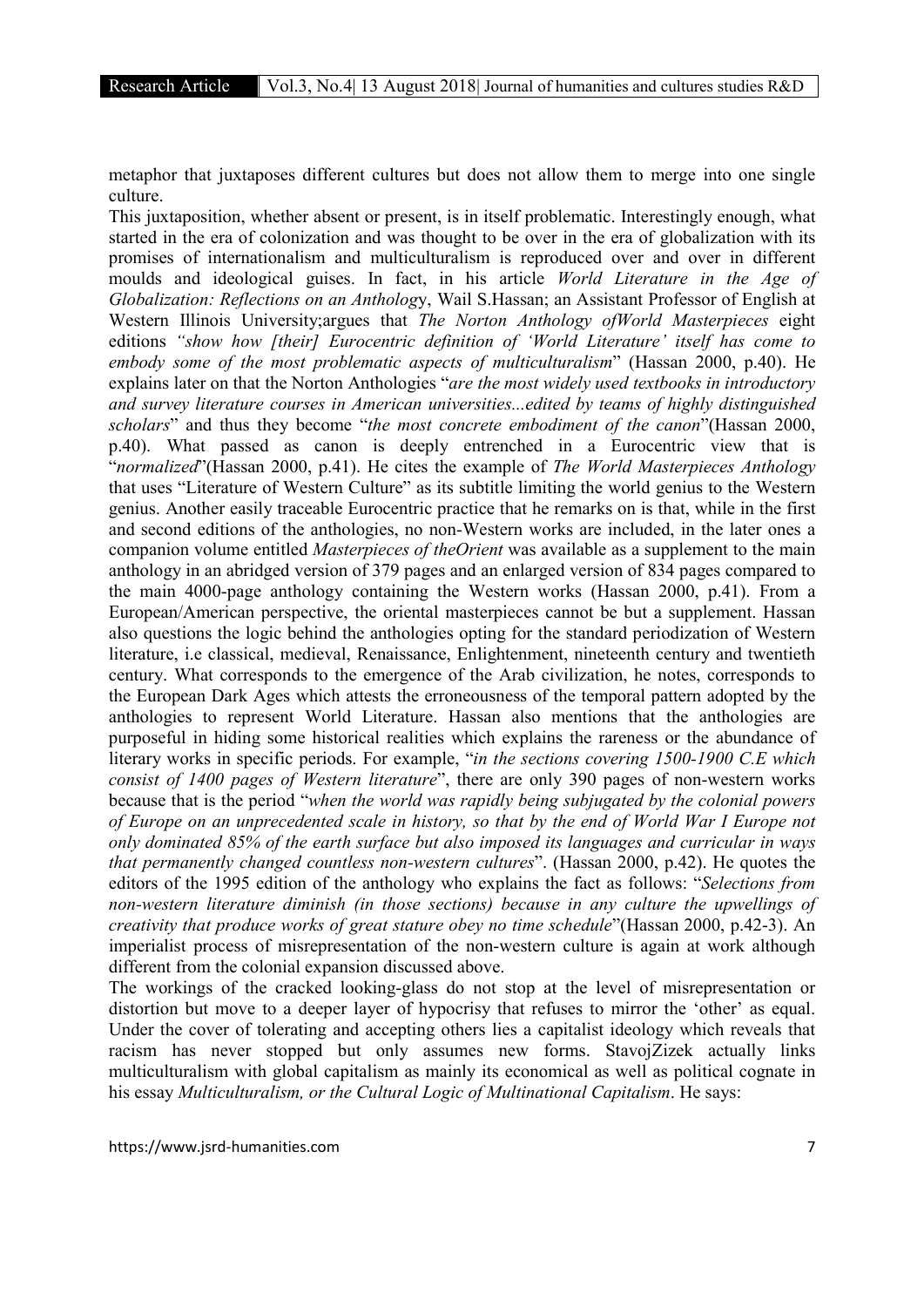*"The ideal form of ideology of this global capitalism is multiculturalism ...[it] is a disavowed, inverted self-referential form of racism, a "racism with a distance"- it "respects" the Other's identity, conceiving the Other as a self-enclosed "authentic" community towards which he, the multiculturalist, maintains a distance rendered possible by his privileged universal position. Multiculturalism is a racism which empties its own position of all positive content (the multiculturalist is not a direct racist, he doesn't oppose to the Other the particular values of his own culture),but nonetheless retains this position as the privileged empty point ofuniversality from which one is able to appreciate (and depreciate) properly other particular cultures-the multiculturalist respect for the Other's specificity is the very form of asserting one's own superiority*" (Zizek 1997, p.44).

It seems that by moving from colonization to globalization, humanity moves only from one form of racism to another, indeed from an avowed to a 'disavowed' and masked one in an endless chain of Eurocentric and American monopoly of the world and its literature. Throwing away the old racial premises of colonization, globalization promotes tolerance and respect for the other only to use him as a potential market in an era of capitalism whose chief objective is maximizing profits at any cost. What looks like an international integration of cultures is nothing else than a dissemination of Euro/American patterns of behavior, products, styles of living and cultural values throughout the world. It is a process of homogenization that aims at eradicating various cultures in favour of one hegemonic culture. It is, then, true to say that "*the apparent end of Eurocentrism*"as ArifDirlik asserts"*is an illusion because capitalist culture as it has taken shape has Eurocentrism built into the very structure of its narrative*"(Dirlik 1996,p.30). Globalization is in fact a virtual colonization that usurps and charts space in a capitalist fashion and mobilizes the fixed notion of national identity to embrace an internationalism that promotes American and European norms. Notice for example that the expansion of the English language in the world of business, science and electronics has expanded the virtual territory of America. Speaking English means thinking like English which reveals that globalization is a colonization working from distance or as Sivanandan affirms: "*globalization is the latest stage of imperialism*"(Sivanandan 1998-1999, p.5).

## CONCLUSION: THE NECESSITY OF RE-CONCEPTUALIZING WORLD LITERATURE:

As shown above the history of the world is inseparable from the history of World Literature that has remained American and Eurocentric despite the fact of many calls to widen its scope. Etiemble, for example, insists on the study of non-western literature as for him it is "*senselessto keep on ignoring the Urgo-Finnish languages that have given us the Kalevala, Mihaly Vorosmarty, and EndreAdy*" (Guillen1993 ,p.86). Wang, in his article *Canon Formation, or LiteraryRevisionism: The Formation of Modern Chinese Literary Canon*,refers to the importance of DouweFokkema, who died in 2011 and who was the ex-president of the International Comparative Literature Association, in "*the issue of canon formation and reformation by referring to non-Western literary experiences*" (Wang 2004, p.172). He also states that Fokkema was "*oneof the first European literary theorists who introduced the theoryof cultural relativism in comparative literature studies*"(Wang 2004, p.172). The influential study of the American scholar of Japanese poetry Earl Roy Miner *The Japanese Tradition in British and American Literature* "*has more than justified the extension of comparative studies to East-West literaryrelations*" (Bertocci et al 1963, p.138). Miner tackles the issue of American and Eurocentrism in the comparative practice and asks "*Why...should our 'comparative literature'*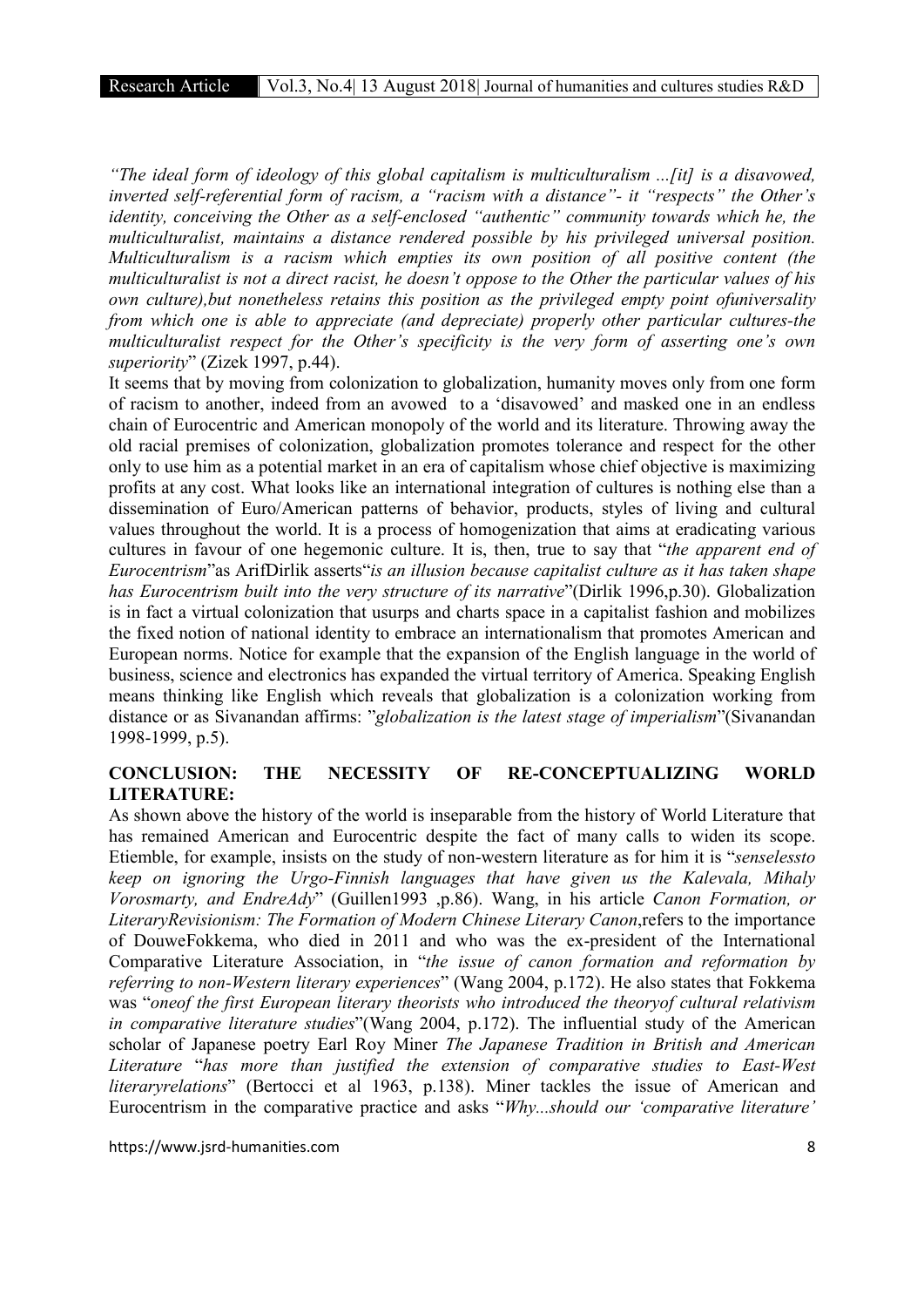*lack an eastern anda southern hemisphere?*" (Miner 1990, p.20). "*In any event*", he thinks, "*as with given poems and poets, sowith poetics: to consider those of but one cultural tradition is to investigate onlya singleconceptual cosmos, however intricate, subtle, or rich that may be*" (Miner 1990, p.7). He continues that "*to consider the other varieties of poetics is by definition to inquire into the full heterocosmic range, the full argument from design, of literature. And to do so comparatively is to establish the principles and the relations of those many poetic worlds*" (Miner 1990, p.7). For him, the inclusion of the non-western cultures is necessarily enriching and illuminating. It also helps eradicate dogmatism and essentialism. Miner's survey of many Eastern and Western traditions reveals that "*all other examples of poetics are founded not on drama, but on lyric*" and concludes consequently that "*Western literature with many familiar suppositions is a minority of one, the odd one out. It has no claim to be normative*"(Miner 1990, p.8). He continues to explain that he calls the Western poetics "*mimetic*", and it is "*only Eurocentrism [which] allows one to term the other poetics \_those of the world besides\_ nonmimetic; if any, western poetics is the true nonentity*" (Miner 1990, p.24). From its self-supposed universal position, the Western culture allows itself to be the norm while the 'other' is the exotic nonwestern that occupies many categories ranging from the non- human to justify colonization to the non-producer to disseminate globalization with its dependence on capitalism.

For European literature to be true to itself and to others, it must go beyond the categorization of the non-western 'other' as its opposite or as a supplement in the traditional sense. Non-western cultures are not there waiting for European or American expeditions to be explored. After a long history of colonization followed by multiculturalism and globalization, the non-westerncharacter definitely inhabits the western culture and literature. It shapes the European and American traditions as much as it is shaped by them. Heterogeneity imposes itself as a reality in the present and all claims of cultural purity are vain. In his introduction to *Culture and Imperialism*, Edward Saidpoints to this idea of cultural interdependency between the colonies and the empire and that neither could the first in its search of independence claim a pure heritage nor could the second simply ignore the metamorphoses that affected it in the imperialistic process and that despite the horrors of colonization, the overlapping of experiences and culture is to be hailed. He writes that "*for the first time, the history of imperialism and its culture can now be studied as neither monolithic nor reductively compartmentalized, separate, distinct*"(Said 1993, p.xx).And he continues:

*"One of imperialism's achievements was to bring the world closer together, and although in the process the separation between Europeans and natives was an insidious and fundamentally unjust one, most of us should now regard the historical experience of empire as a common one. The task then is to describe it as pertaining to Indians and Britishers, Algerians and French, Westerners and Africans, Asians, Latin Americans, and Australians despite the horrors, the bloodshed, and the vengeful bitterness*"(Said 1993, p.xxi-i).

What Said writes about imperialism in its original meaning applies also to the virtual imperialism imposed on other cultures by Europe and mainly America. In the capitalist regime, both the producer and the consumer are affected by each other and this double-sidedness of influence resultsin a third culture that cannot be reduced to the mere juxtaposition of two cultures or the melting of one into the other in a homogenizing process. The effect is akin to what intertextuality promises to achieve that is by borrowing textual elements from outside the main text, one gets a new representability, a transformation of the first and the second text to get a third space that it is, while the sum of both, recalcitrant in limiting its surprisingly new layers of meaning. In this sense, homogeneity and heterogeneity are not necessarily antithetical, they must operate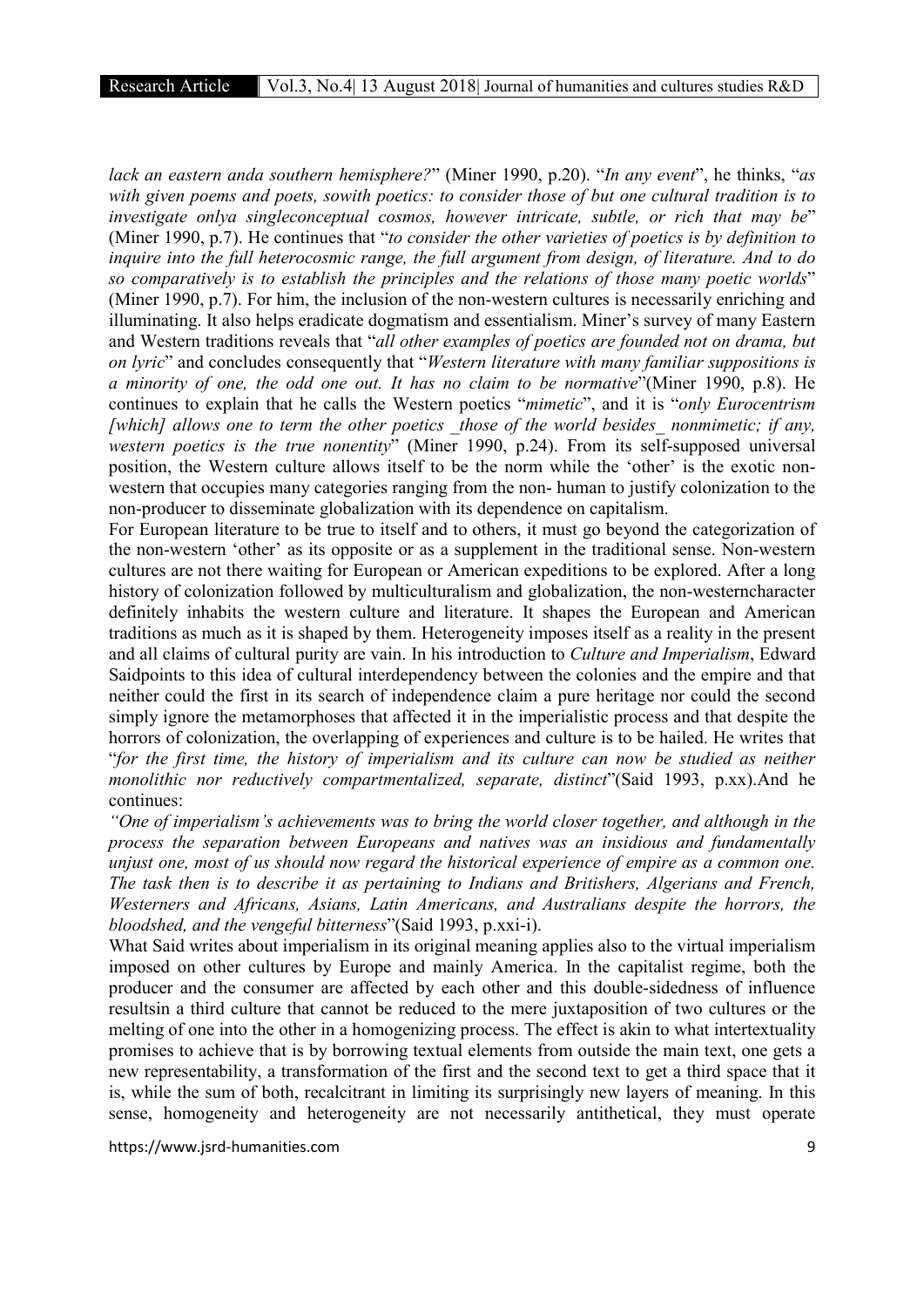dialectically towards production. Cultural difference, instead, must be perceived as a value that adds to humanity. World Literature has, then, to be reconceptualized along these new lines.The other must be a supplement in a Derridean sense which means without which the self cannot be defined or recognized. Or should we speak about multiple selves beneath the apparently unified single self?Derrida employs a revolutionary phrase that of the '*originary supplement*'(Derrida 1976, p.313) rather than the essentialist one '*the supplement of origin*'(Derrida 1976, p.313) which promotes the idea of self-sufficiency and problematizes the concept of the 'origin'.Instead, the concept of the supplement according to Derrida is related to the ever deferring/differing of meaning which subverts the metaphysics of presence endorsed by traditional Western thought. Europe following this logic can never claim its presence and thus its privileged position in the essentialist binary opposition European/non-European as it is simply part of an endless chain of supplements. Derrida, discussing the relationship of writing to speech, explains the concept ofsupplementarity as follows:

*"…in as much as I show the interiority of exteriority, which amounts to annulling the ethical qualification and to thinking of writing beyond good and evil; yes above all, in as much as we designate the impossibility of formulating the movement of supplementarity within theclassical logos, within the logic of identity, within ontology, within the opposition of presence and absence, positive and negative, and even within dialectics, if at least one determines it, as spiritualistic or materialistic metaphysics has always done, within the horizon of presence and reappropriation…One can no longer see disease in substitution when one sees that the substitute is substituted for a substitute*"(Derrida 1976, p.314).

For World Literature to move beyond the cracked looking-glass (Joyce 2010, p.6) metaphor to a nicely-polished looking glass; a phrase used by James Joyce in one of his letters to one of his publishers; it must discard the classical and essentialist belief in a self-sufficient identity. Discarding the Euro-American centrism must not come through a benevolent gesture of involving the non-western or minor Western literatures in the comparative practice but by consciously realizing that without theirmutual supplementary participation in the production of the ever deferred/differing meaning, World Literature is necessarily flawed or even non-existent.

### REFRENCES:

Arnold, Matthew (1867). *On the Study of Celtic Literature*. London: Smith, Elder and Co, 65. Cornhill.https://archive.org/details/onstudycelticli03arnogoog

Allen, Graham (2000). *Intertextuality*. London and New York: Routledge.

Bassnett, Susan (1993). *Comparative Literature: A Critical Introduction*. Blackwell: Oxford UK & Cambridge USA.

---, Susan (2006). "Reflections on Comparative Literature in the Twenty-First Century". *Comparative Critical Studies* 3. 1-2.

BBC News (Feb 2011). "Multiculturalism: What does it mean?"*BBC News Magazine*. http://www.bbc.com/news/magazine\_12381027.

Bertocci, A.P., et al (1963). " Graduate Study in Comprative Literature : A Symposium". *Comparative Literature Studies*. Special Advance Number.

Birus, Hendrik (2000). "The Goethean Concept of World Literature and Comparative Literature". CLCWeb: *Comparative Literature and Culture*. 2.4.http://docs.lib.purdue.edu/clcweb/vol2/iss4/7.

Derrida, Jacques (1976). *Of Grammatology*. Trans. GayatriChakravorty Spivak. Baltimore and London: The Johns Hopkins University Press.